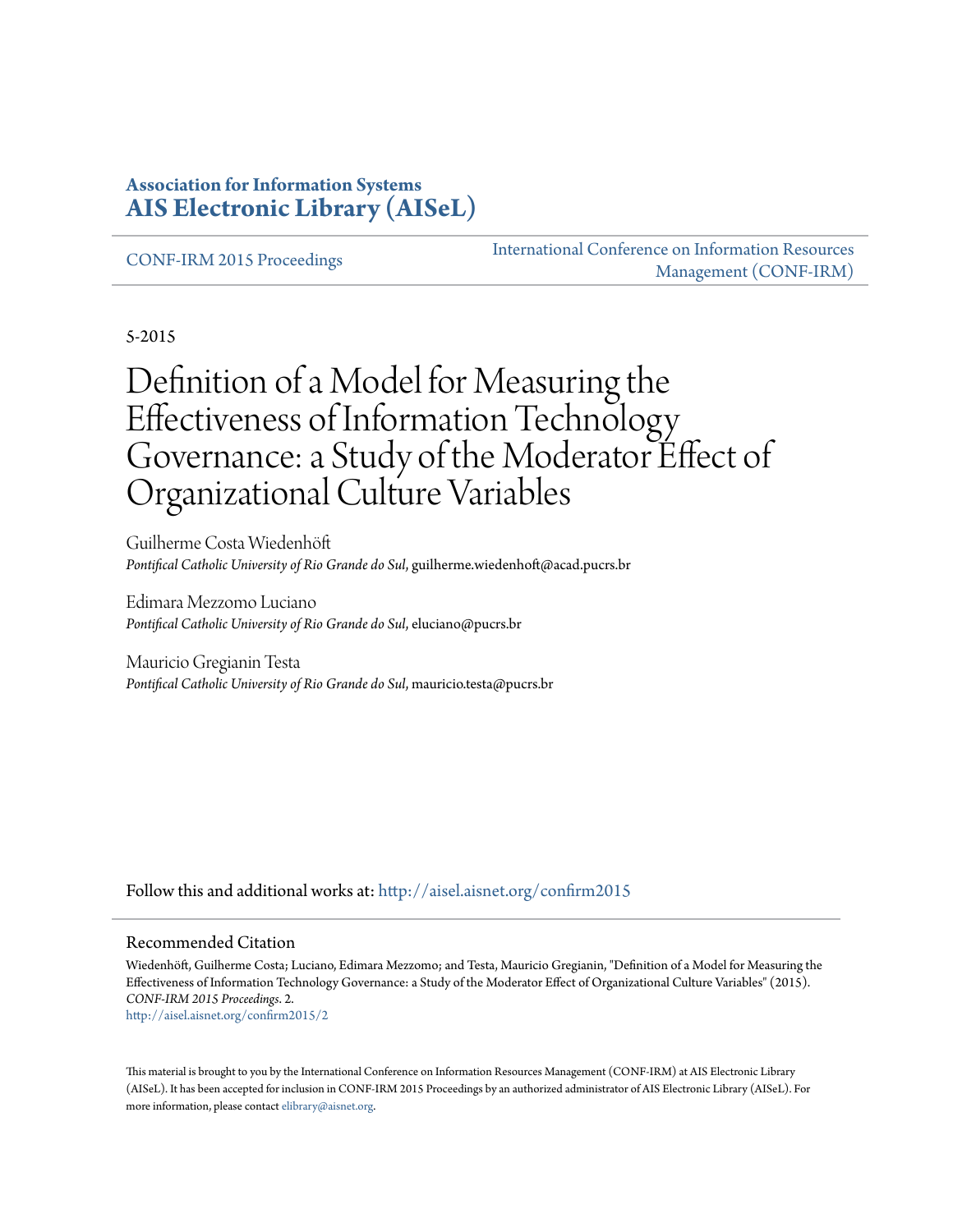## **R67. Definition of a Model for Measuring the Effectiveness of Information Technology Governance: a Study of the Moderator Effect of Organizational Culture Variables**

Guilherme Costa Wiedenhöft Pontifical Catholic University of Rio Grande do Sul [guilherme.wiedenhoft@acad.pucrs.br](mailto:guilherme.wiedenhoft@acad.pucrs.br)

Edimara Mezzomo Luciano Pontifical Catholic University of Rio Grande do Sul [eluciano@pucrs.br](mailto:eluciano@pucrs.br)

Mauricio Gregianin Testa Pontifical Catholic University of Rio Grande do Sul [mauricio.testa@pucrs.br](mailto:mauricio.testa@pucrs.br)

#### *Abstract*

This study began in 2013 through investigation of previous Information Technology Governance (ITG) relationships, in which theoretical evidence was identified to support the perception that the effectiveness of ITG is a result of the alignment between the principles, objectives and mechanisms of ITG. From its partial results, it is possible to highlight the definition of a conceptual model proposed by a Focus Group, in which this Group identified the perspective of IT Governance effectiveness as the one used. The aim of this research is to confirm the relationships between these constructs and to identify the existence of moderation of these relationships through the dimensions of organizational culture. The study is a descriptive exploratory research by nature involving different methodological strategies, working mainly with structural equation modelling.

#### *Keywords*

IT Governance, Organizational Culture, IT Governance Effectiveness

#### **1. Introduction**

The main issues related to information technology (IT) have gradually ceased to be about the types of technology to be adopted, becoming instead about the definitions and policies regarding how these technologies and resources should be used to generate a competitive advantage for organizations (Nfuka and Rusu, 2011; Bartenschlager and Goeken, 2010; Mahoney, 2012). IT Governance (ITG) acts in this context, since according to Weill and Ross (2004), it can be understood as the specification of the decision rights and accountability framework that encourage desirable behaviour in IT use. According to Sambamurthy and Zmud (1999), ITG involves specifying decision-making structures, processes and relational mechanisms for the direction and control of IT operations. It is further characterized as a set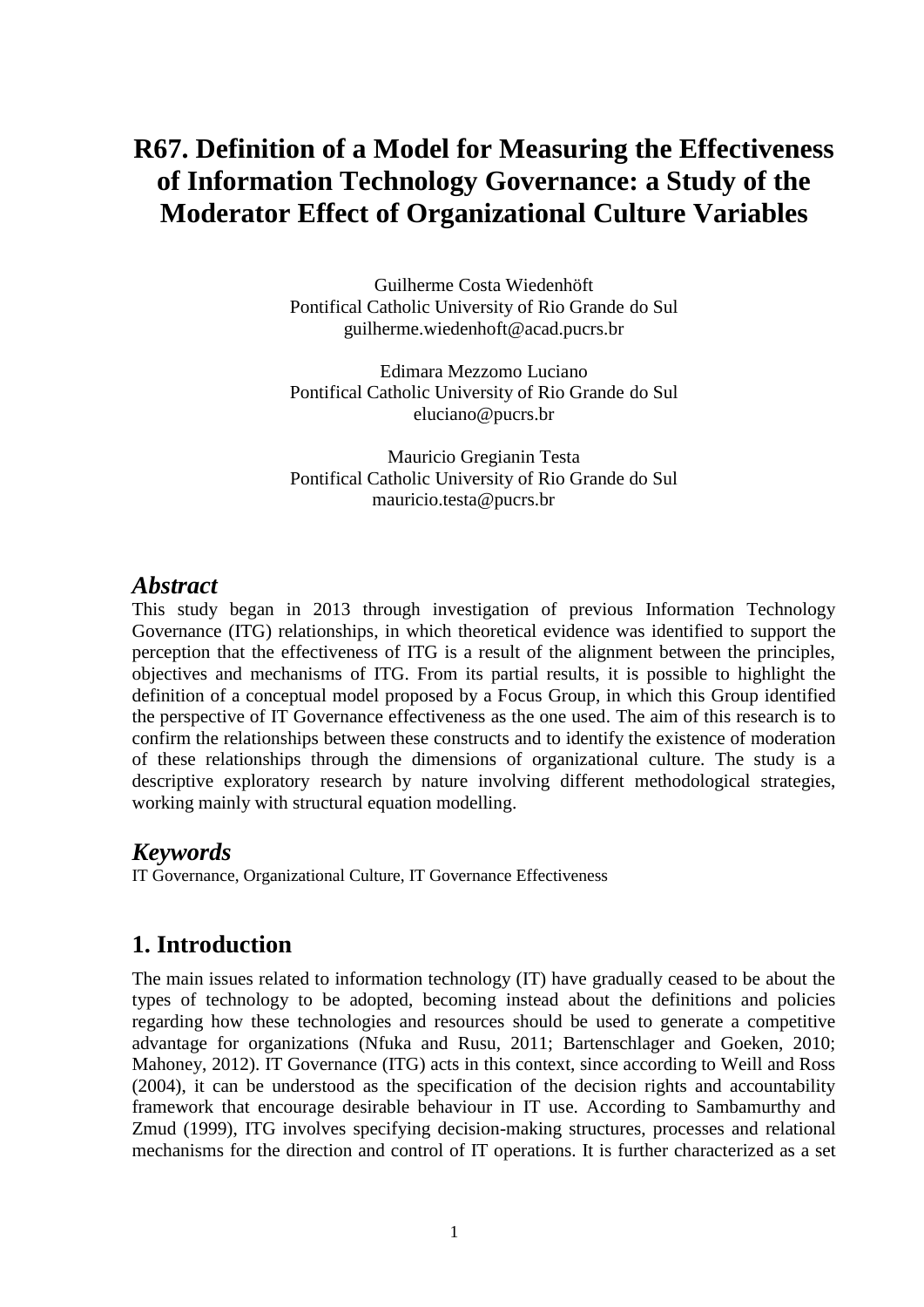of mechanisms associated with the structure, processes and relationships; these mechanisms must be related to one or more objectives of the organization (Van Grembergen, De Haes and Guldentops, 2004).

This change in the operational focus of IT often results in organizations turning to market models composed of quite extensive and complex items that contain a great diversity of suggested metrics and indicators, such as ITIL, COBIT or ISO/IEC standards (Nfuka and Rusu, 2011; Bartenschlager and Goeken, 2010). However, the adoption of market frameworks by an organization may occur through such phenomena as mimicry. This can lead to the acceptance of ITG practices that may not conform to the objectives of the organization or that may be inappropriate for its culture (Avgerou, 2001); this may also apply to the organizational culture.

The adoption of ITG mechanisms that occur primarily through the mimicry phenomenon between organisations can be characterised as a problem, since it denies important characteristics of the modus operandi expressed in the organizational culture. The adoption process performed in this way can generate a perception of uncertainty in relation to the IT area, contributing to stakeholder doubts regarding the contribution of IT to organizations. This scenario demands that organizations adopt systems and models of measurement that express in quantifiable values the effectiveness of relationships of ITG mechanisms (Westerman, Mitra and Sambamurthy, 2010; Patas, Bartenschlager and Goeken, 2011), and that they understand how the organizational culture variables moderate the relationships between ITG principles, objectives and mechanisms. In this sense, it is possible to identify the research question to which this study seeks to respond: What form should a model take that enables measurement of the main criteria of ITG effectiveness, taking into consideration the moderation of the organizational culture variables? In this study, measurement of effectiveness is based on the perception of the stakeholders and shareholders involved in the ITG as an organizational phenomenon. By solving the above issue, this study seeks to define a model of measurement of IT governance effectiveness based on relationships between the principles, objectives and mechanisms of ITG, exploring the moderator effects of organizational cultural variables.

The development of this study is timely in that organizations are motivated to adopt principles such as transparency, equity and accountability (Westerman, Mitra and Sambamurthy, 2010; Van Grembergem and De Haes, 2009; Bartenschlager and Goeken 2010) and for this, the IT sectors of organisations need to analyse their IT information systems, infrastructure, processes and procedures, aiming to adopt mechanisms that contribute or allow these principles to be met (Peterson, 2004). However, there can be differences in the way these principles are understood between nations due to elements of organizational culture, which can create a poor understanding of the expectations and possibilities, different conditions of service, or even aspects that are more important to some organizations with a specific culture.

#### **1.1 Measurement IT Governance Effectiveness**

In relation to the definition of ITG effectiveness, there are two main perspectives that can be used. The first refers to the functional aspect of IT and its role as an operational area, taking into account the characteristics of configuration items, such as hardware, software, the infrastructure to ensure continuity, availability of IT services, its resources, people, and economic and financial assets (Sambamurthy and Zmud, 1999). The second is a business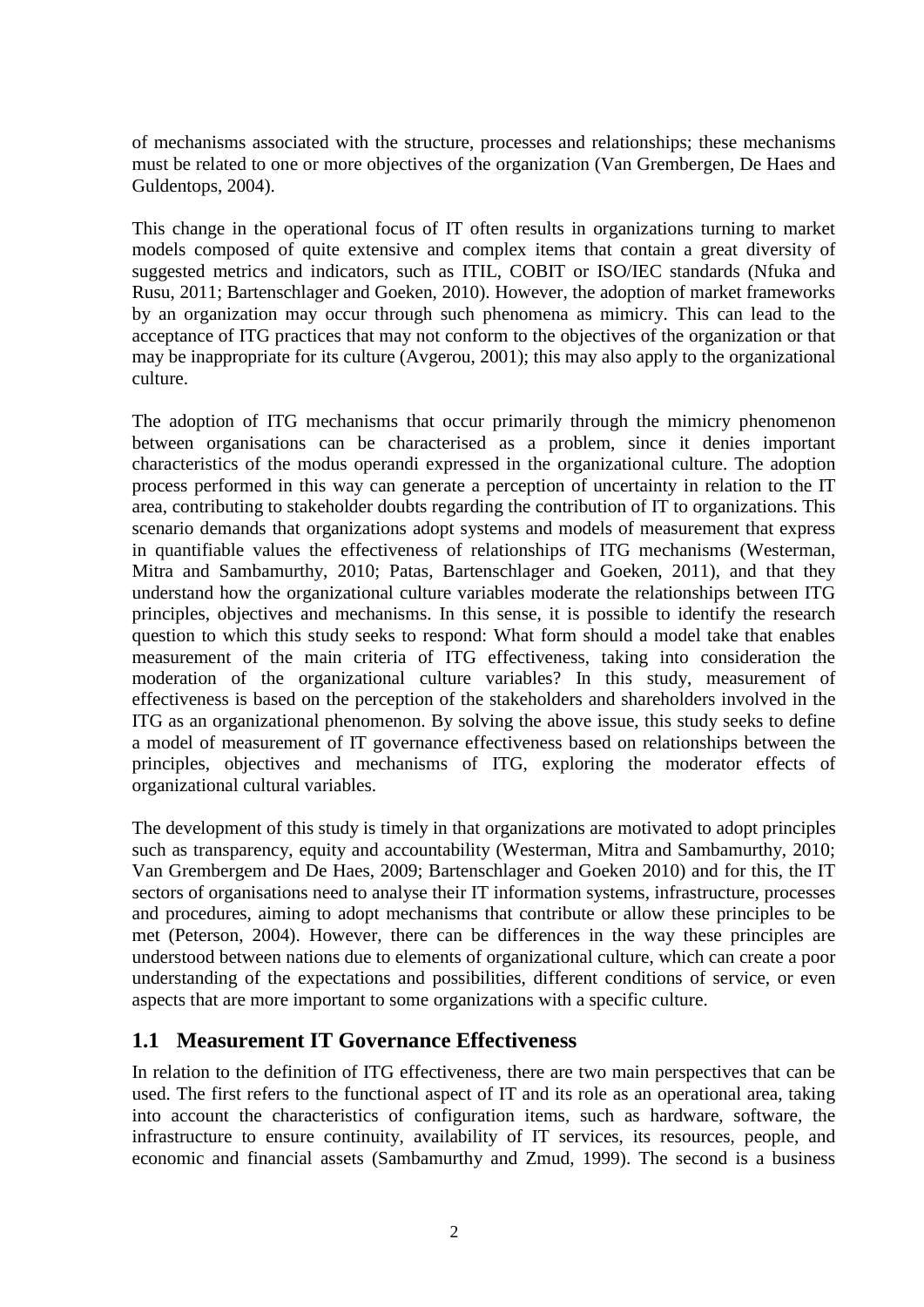perspective, targeting the links between the IT results and the organizational success, and seeks to understand the organizational context and its effectiveness in a vision encompassing the external environment, the sectorial characteristics of each organization, the internal functional structure, and the meeting of the needs of the stakeholders (Van Grembergen and De Haes, 2009).

For this study, ITG is considered as part of the scope of corporate governance (Weill and Ross, 2004; Peterson, 2004), being related to organizational effectiveness, to compliance with laws and regulations, to meeting the interests of the stakeholders and to the demand for a return on the IT investment. It is further believed that the effectiveness of the ITG mechanisms is considered as the relationship between these mechanisms and its objectives and principles, as well as how well these mechanisms address and support the objectives and principles of ITG (Wiedenhöft, Luciano and Testa, 2013). For the authors, ITG effectiveness is achieved when the principles of ITG are respected by the objectives of ITG and these are, in turn, attended and addressed by their mechanisms or facilitators. The ITG mechanisms are contained in the arrangements necessary for the implementation and management of ITG. The effectiveness of these mechanisms is related to critical factors for the organization and how the IT contributes to the success of these. These factors should be monitored through indicators that reflect their condition within the organization, allowing the evaluation of the IT effectiveness before the organization itself (Macdonald, 2005).

#### **1.2 Organizations Culture Dimensions**

Culture is an important variable to be considered when it comes to the acceptance and use of technology and its design (Straub, Keil and Brenner 1997; Choe, 2004). For Marcoulides and Heck (1993), there is no consensus regarding what constitutes the dimensions of organizational or national culture, making it difficult to define as a construct. For the authors, it is necessary to choose an approach that allows the researcher to identify the dimensions and variables of empirical measurements and hypotheses tests, adjusting for a cultural analysis. This choice reflects the epistemological position of the researcher. However, it is important to begin with an acceptance of the conceptual limitations and discrepancies in relation to the different perspectives of analysis of the national culture (Marcoulides and Heck, 1993).

For Tsui, Nifadkar and Ou (2007), one of the best studies to be cited that better represents the elements of organizational culture is the research conducted by Hofstede (2001), in which the author presents the dimensions of the organizations culture and their relationships in the collective definition of a culture. For Hofstede (2001), in the core of a culture are the values that are "broad tendencies to prefer certain states of affairs over others". The cultures of different companies can be distinguished from each other through their practices, just as national cultures can be differentiated by their values. In this sense, ITG can be understood as an organizational phenomenon susceptible to the moderation of the organizational culture (Avgerou, 2001).

Hofstede (2001) proposes that organizational culture can be distinguished by different dimensions, which are:

a) Results orientation, defined as the degree to which an organization motivates, recognizes and rewards its members for their efforts, quality, development, achievement of objectives, excellence and performance;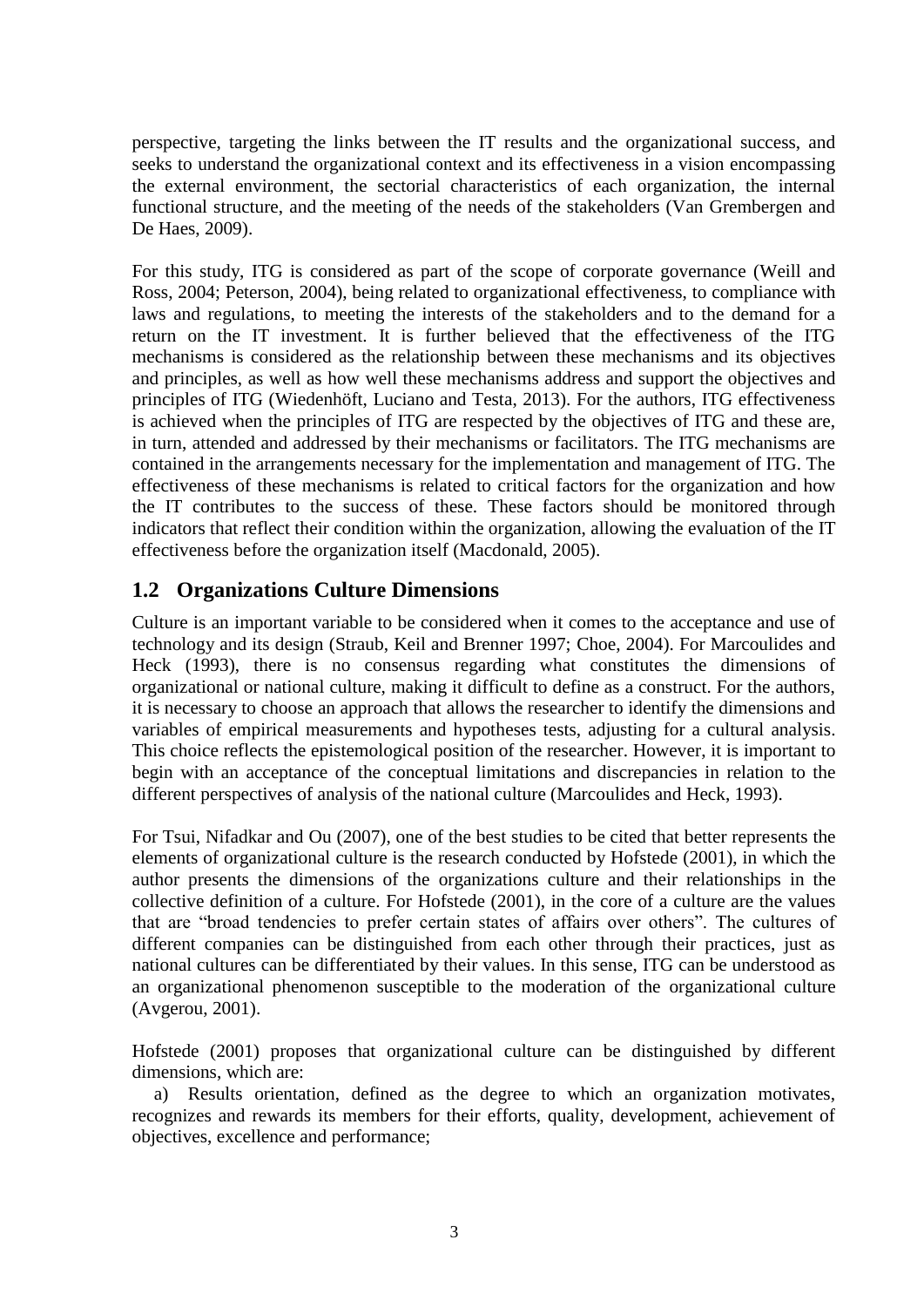b) Individualism vs. collectivism orientation, defined as the degree to which an organization emphasizes, reinforces or rewards actions based on the individuality of the people or the groups to which they belong, with the individual interest being predominant, with respect for all, regardless of who they are. It is based on the recognition of the person as a unique being, with their own virtues and defects;

c) Long-term vs. short-term orientation, related to how the beliefs and practices of the organization value the behaviours of individuals involved with long-term planning, personal preparation for the future, the focus on the future, and continuous updating;

d) orientation according to gender, expressed by the level that an organization motivates and rewards behaviours characterised by masculine or feminine adjectives, and the division of gender roles;

e) Uncertainty avoidance orientation, which indicates the respect of rules, beliefs and practices of the organization in order to avoid the occurrence of unknown, new or uncomfortable situations that can threaten the normal functioning of the organization;

f) Power distance orientation, which is measured by the extent to which less powerful members of an organization accept and expect an unequal distribution of power within the company. This dimension can be measured based on a values system of those that have less power, and is directly related to the ways used by different organizations to deal with the fundamental issue of managing inequalities between individuals.

#### **2 Research method**

This research is characterized as an exploratory, descriptive, cross-sectional research, having a qualitative and quantitative approach, given that it intends to use data collection techniques and analysis of two types, considering especially the definitions by Flick (2004). This study was divided into two distinct phases to facilitate its management. Each phase of the research resulted in a milestone used to start the following phase. Therefore, the combination of the results obtained in each phase of the research will contribute to its final outcome. It is important to note that this research began in 2013 and the first phase has been fully completed. This, however, is not the focus of this paper and thus, the results of that phase will not be discussed in this section. Figure 1 presents the design of this research.

#### **3 Proposed Conceptual Model**

Different studies have investigated the role of organizational culture in absorption capacity and the success of IT (Harrington and Guimarães, 2005), in the IT adoption and diffusion (Dasgupta, Gupta and Sharay, 2011), or to implement an IT artifact (Harper and Utley, 2001). Other studies have examined the impact of organizational culture on specific technologies, such as knowledge management (Gold, Malhotra and Segars, 2001) and implementation of data warehouses (Doherty and Doig, 2003). Leidner and Kayworth (2006) published one of the latest revisions on the influence of the culture on IT.

It is understood that the dimensions of organizational culture presented by Hofstede (2001) have strong potential to moderate IT Governance effectiveness relationships, as shown in studies related to other areas with similar complexity (Evanschitzky et al., 2012; Schultz, Salomo e Talke, 2013). This section shows the construction of the proposed relationships and development of the study hypotheses, seeking the structure of the relationships between the different concepts presented so far.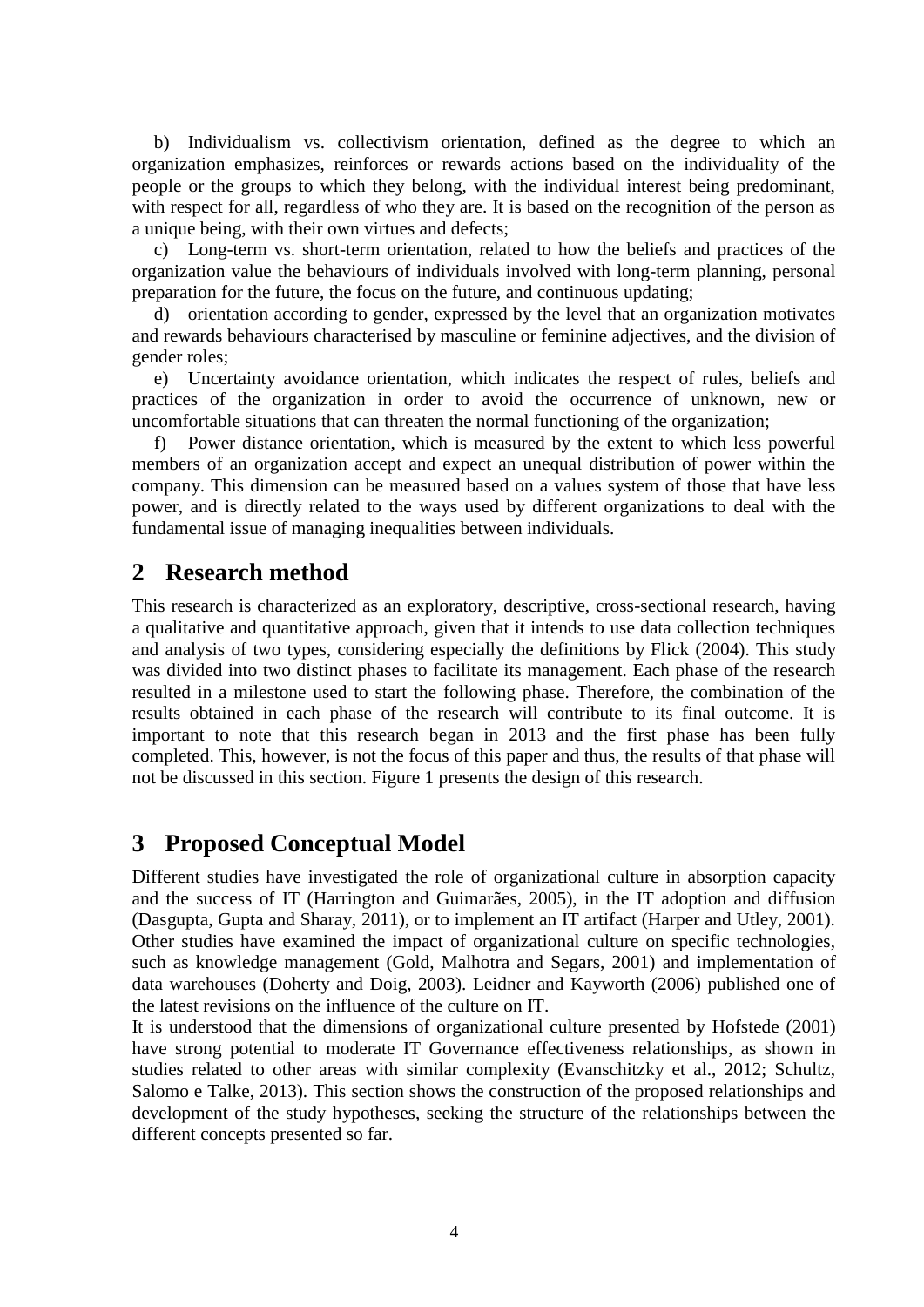

**Figure 1:** Research design

According to Schein (2004), organizational culture is able to support internal and external relationships and, therefore, it can effectively be the producer of roles, actors and identity recognition that form existing interactions within the organisation. In this way, an organization has a social system capable of allowing its members to recognize their specific identity and develop their potential for creativity and social adjustment (Sainsaulieu; Kirschener, 2006, p. 241). Ritter (2008, p. 56-58) argues that organizational culture has four basic functions in the organizational context: 1) Identification: brings to its members knowledge/recognition of the organizational identity; 2) Integration: provides a link between its members in order to know/recognise what unites them; 3) Coordination: enables greater freedom of action and decision-making through the application of standards; 4) Motivation: influences and legitimizes the behaviour of its members in order to seek the common good for achieving the objectives and goals planned by the organization. Therefore, culture is an influencer of the organizational environment on several levels. Robbins (2007, p. 378) states that culture performs various functions, highlighting those that: define boundaries; provide a sense of identity; facilitate the commitment of its members; stimulate stability in relation to organizational dynamics; and influence the attitudes of its members. In this sense, it is understood that IT Governance, as an organizational model, needs to reinforce the cultural behaviour of its members in order to support cultural values that enhance the relationship between the organisation of IT and its stakeholders. Thus, it is necessary to develop involvement strategies, from the dissemination of principles, values, beliefs, rituals, myths and standards to formalization of environments and processes that fit this form of management. Evidences pointing to the adoption of ITG mechanisms through mimetic influences between organizations (Wiedenhöft, Luciano & Testa, 2013) suggest that cultural aspects can influence the intensity of the relationships proposed by the model presented in Figure 2.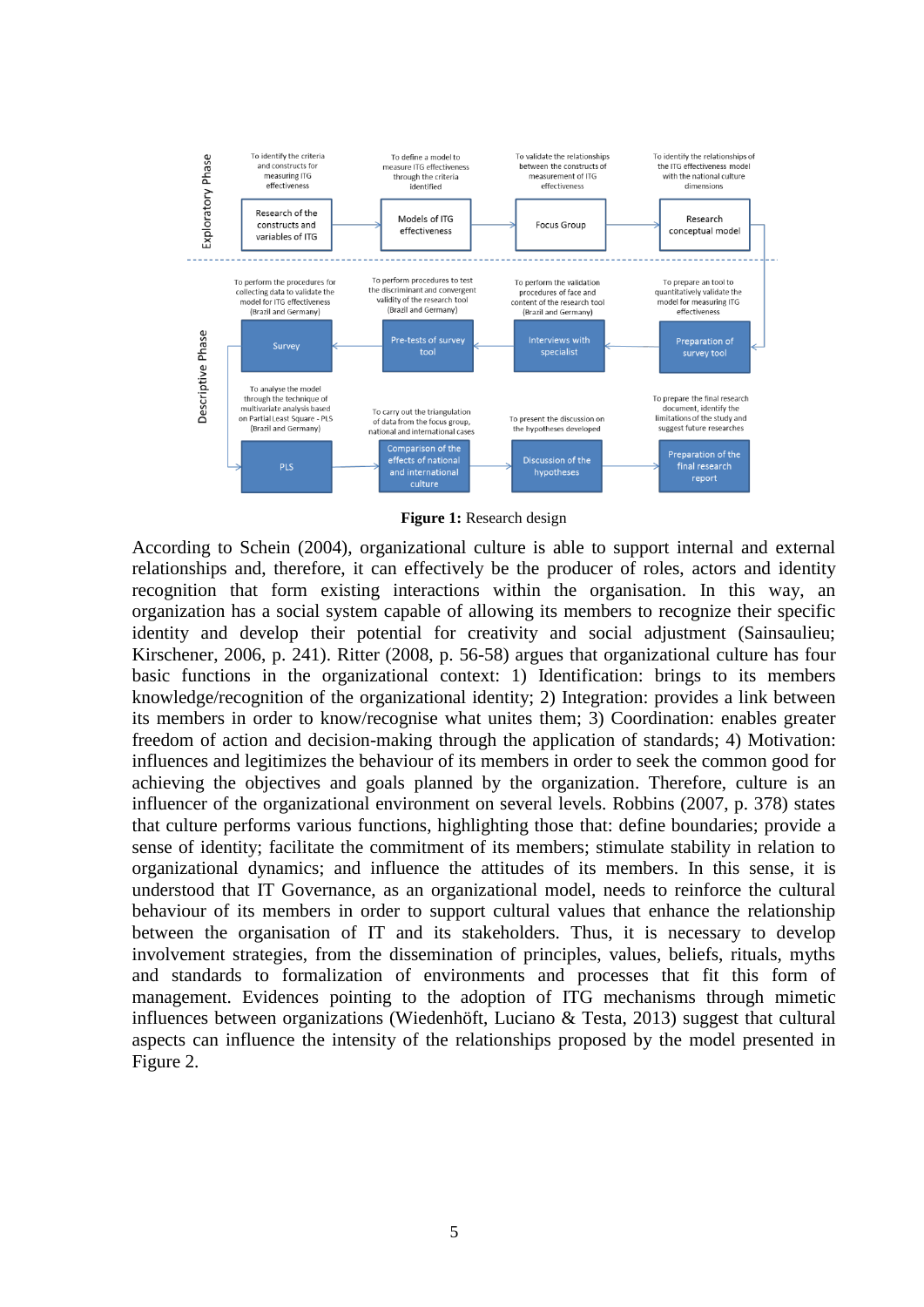

**Figure 2**: Conceptual Model

Many studies in the area of strategy and innovation argue that the critical factors of strategic direction within an organization address the organizational mechanisms to meet with the best results (Vincent, Bharadwaj & Challagalla, 2004; Ernst, 2002; Pattikawa, Verwaal & Commandeur, 2006). It is considered that the strategic direction of the organization is responsible for representing the expectations of different stakeholders (Muller, 2013) and, consequently, defines the principles of corporate governance (Westerman, Mitra & Sambamurthy, 2010). It is further believed that the principles of ITG are inherited from corporate governance (WEILL  $& ROSS, 2004$ ). It is therefore necessary to define the objectives of IT Governance through the deployment of organizational strategies and resulting specifically from institutional strategic direction, in this sense shaping the hypotheses H1 and H2:

*H1: The critical success factors of IT Governance exert a positive relationship with the importance of the ITG principles of organizations.*

*H2: The critical success factors of IT Governance exert a positive relationship with the definition of the ITG objectives of organizations.*

Whereas, conceptually, the principles and objectives of ITG are responsible for determining the ITG mechanisms to be adopted by an organization (Weill & Ross, 2004; Muller, 2013; Van Grembergen & De Haes, 2009), it is believed that there is a relationship between the principles and objectives of IT Governance and the definition of their mechanisms. According to Freitas (2007) and Schein (2004), the organizational culture values influence the organizational formal structure. It also influences the way that members performed practices, and the way in which the commitment and understanding among its members occurs. The assumptions are main elements of the culture, because of its influence in decision-making processes. Also according to Freitas (2007), beliefs allow a group within an organization to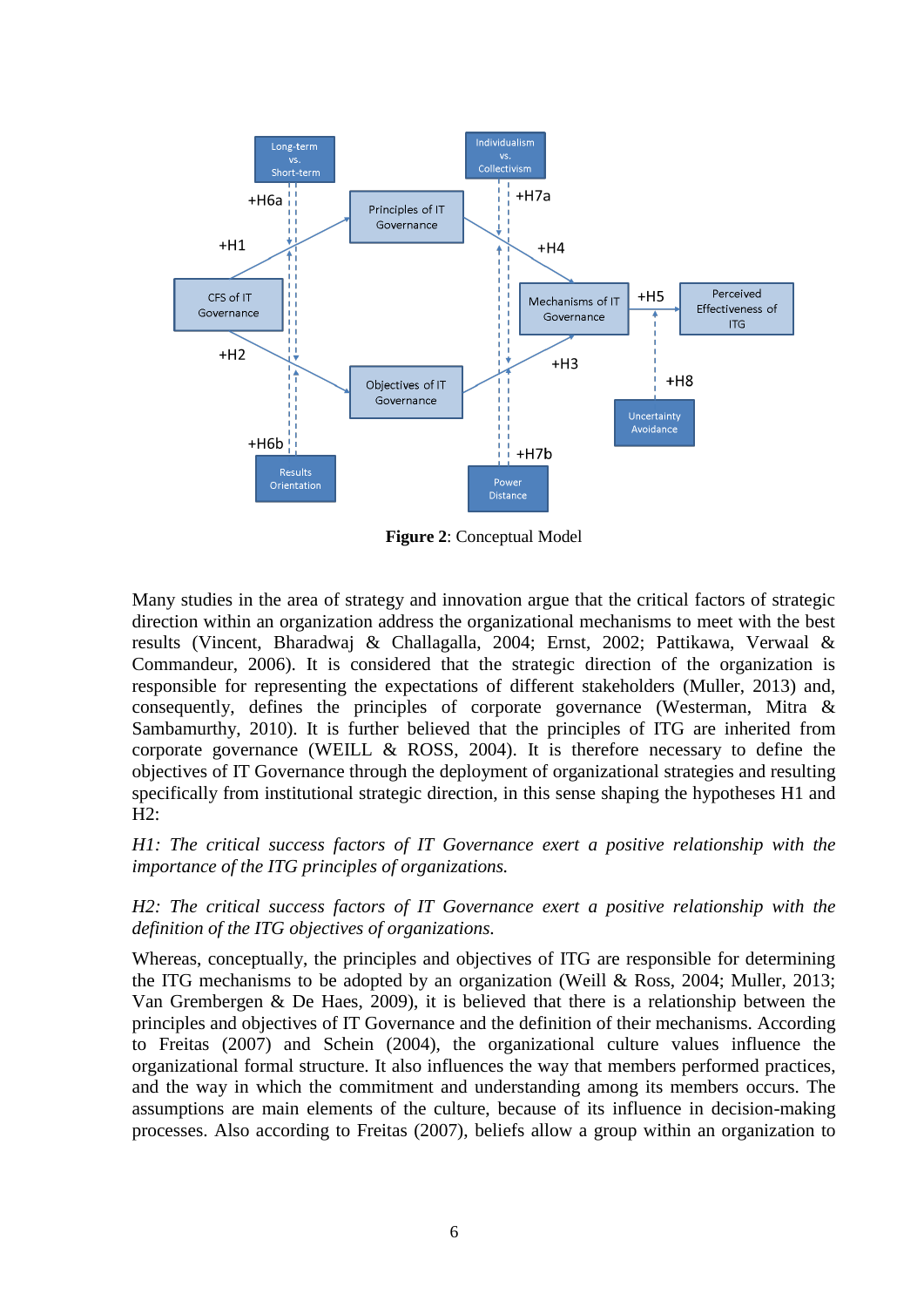solve their collective problems. As a result, the process becomes part of the organizational knowledge. Thus, the following hypotheses are created:

*H3: The objectives of ITG have a positive relationship with the mechanisms of ITG defined by the organizations.*

*H4: The importance of the ITG principles has a positive relationship with definition of ITG mechanisms of the organization.*

In turn, the mechanisms of IT Governance are responsible for expressing the aspirations of corporate governance in relation to IT (Weill & Ross, 2004; Muller, 2013; Van Grembergen & De Haes, 2009). It is considered that the effectiveness of ITG is related to the adoption of mechanisms most suited to the cultural context of the organization, resulting from their insertion in a particular country. Therefore, based on the concept of effectiveness proposed by Wiedenhöft, Luciano and Testa (2014), hypothesis 5 of this study is then defined:

*H5: The perception of ITG effectiveness is greater according to the mechanisms of ITG defined by the organizations*.

The relationships presented in hypotheses H1 to H5 constitute the ITG relationship proposed by this study. However, it is believed that organizational culture exercises a moderating effect on IT Governance relationships and, to this effect, hypotheses H6 to H8 were formulated.

According to Schein (2004), results orientation involves incentives, recognition and rewards for members, directing the behaviour of the individuals in relation to the expected results. Weill and Ross (2004) argue that ITG promotes IT infrastructure to better understand and support the strategies and goals of the organization. In this sense, it can be seen that there is a latent possibility of moderation of gender and results orientation in the ITG relationships, thus supporting hypotheses 6a and 6b:

*H6a: Companies whose orientation characteristics for results are higher tend to have a stronger relationship between critical success factors and the importance of principles and objectives of IT Governance.*

Long-term orientation is related to the beliefs and practices of the organization that values behaviours of individuals involving long-term planning (Hofstede, 2001). Long-term planning necessitates a focus on the future, continuous updating and personal preparation for tomorrow. With this definition in mind, it is believed that two factors may be influenced by this cultural orientation. The first is the perceived effectiveness of ITG that has different perspectives in relation to time (short-term and long-term objectives). The second relates to the definition of ITG mechanisms and objectives that will be exposed to different expectations in organizations, depending on the short-term or long-term cultural orientation. Thus, longterm orientation is considered a moderator of ITG relationships, supporting the hypothesis H6b:

*H6b: Companies whose orientation characteristics for the long-term are higher tend to have a stronger relationship between Critical Success Factors and the principles and objectives of IT Governance.*

According to Hofstede (2001), the orientation towards individualism consists of some levels of emphasis or support of actions involving the individuality of persons or groups, with individual interests being predominant and also recognizing the person as a unique being with their own virtues and defects. These relationships can guarantee the decision-making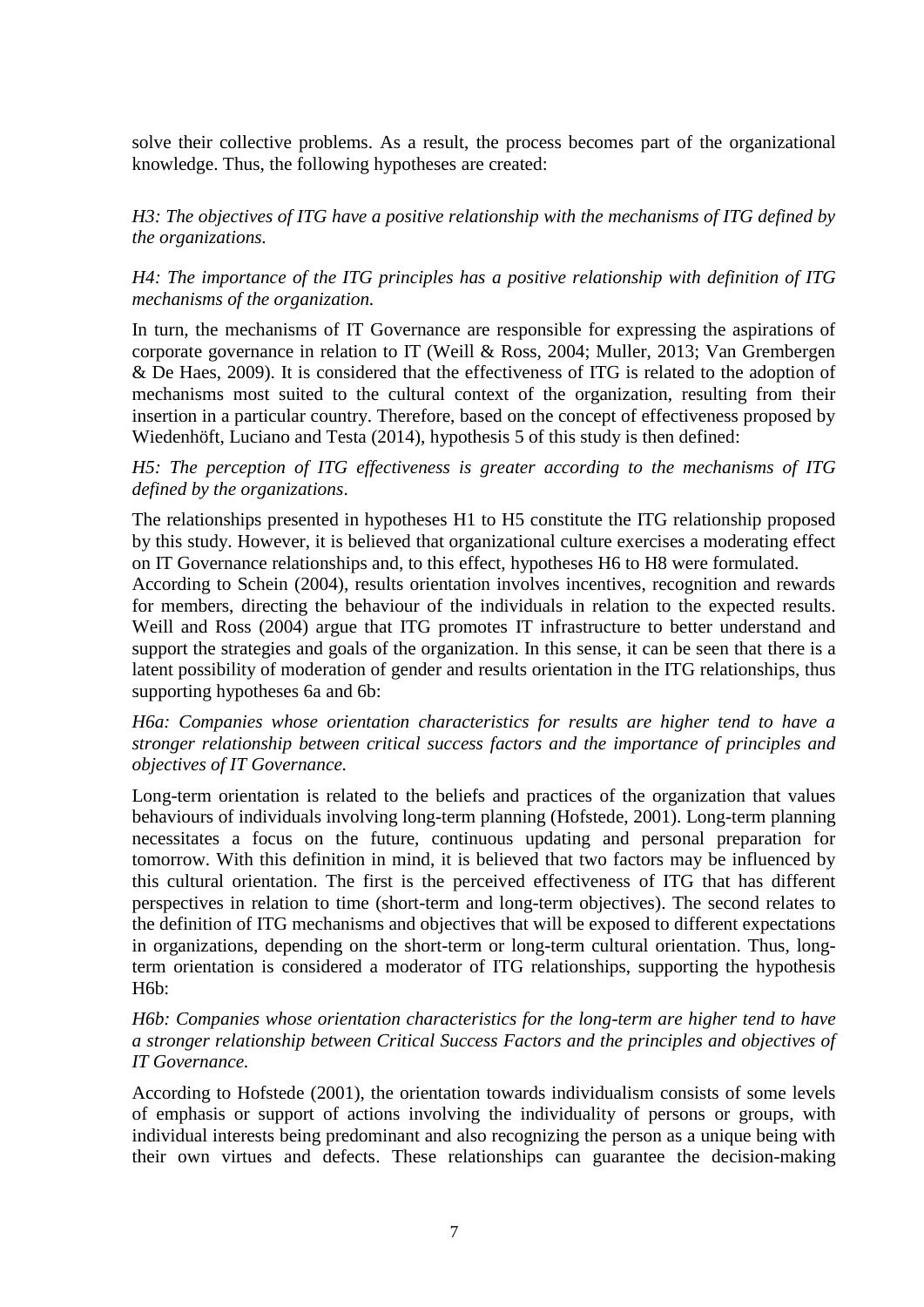structures and define that ITG processes are, in practical terms, orientated towards individualism, supporting the following hypothesis H7a:

*H7a: Companies whose power distance characteristics are higher tend to have relationships between the principles and objectives of IT Governance and the definition of structural mechanisms of IT Governance.*

According to Hofstede (2001), orientation towards individualism consists of some levels of emphasis or support of actions involving the individuality of people or groups, with individual interests being predominant and recognition of the person as a unique being with their own virtues and defects. These relationships can ensure the decision-making structures and define the ITG processes as being, in practical terms, directed towards individualism, supporting the following hypothesis H7a:

*H7b: Organizations whose orientation characteristics for individualism are higher tend to strengthen relationships between the principles and objectives of IT Governance and the definition of structural mechanisms of IT Governance.*

Finally, the aspect of uncertainty avoidance refers to the rules, beliefs and practices of the organization that aim to prevent the occurrence of strange, new or unknown situations (Marcoulides & Heck, 1993; Hofstede, 2001). This is in alignment with the direction of the organizational mechanisms and strategies, involving the definition of procedures and policies that seek to reduce IT-related risks, impacting on the perception of IT Governance effectiveness. Based on this reasoning the hypothesis H8 is presented:

*H8: Organizations whose orientation characteristics for uncertainty avoidance are higher tend to have a perception of greater effectiveness when the defined ITG mechanisms are the type of process.*

The hypotheses H1 to H5 are specific relationships of ITG and all are supported by previous theoretical studies (Weill & Ross, 2004; Peterson, 2004; Muller, 2013; Van Grembergen & De Haes, 2009). However, it has been shown in studies by Weill (2004), Van Grembergen, De Haes and Guldentops (2004), and Janssen, Luciano and Testa (2010), that the effectiveness of ITG is not fully explained by the relationships between its constructs (principles, objectives and mechanisms).

According to Hofstede (2001), another important factor in the evaluation of organizational culture is the characteristic of gender, wherein a masculine organizational culture is more conducive to dominance, assertiveness, objectivity and material success, while a female organizational culture is more conducive to people, feelings and quality of life. Furthermore, according to Dasgupta, Gupta and Sharay (2011), orientation according to gender can be a mediator of other factors, since the organizational cultures in which masculinity prevails are more focused on results, concentrated on the individual and a greater degree of standardization, besides the preference for a long-term view (Hofstede, 2001). Therefore, hypotheses for gender moderation were not created as it is believed this moderation occurs indirectly through the other dimensions of organizational culture.

#### **3.1 Next phase of research (Descriptive Phase)**

This research phase will involve conducting a survey of professionals working with ITG in order to make the collection of data necessary for validation of a model for the measurement of ITG effectiveness, based on the relationships developed in the exploratory phase, between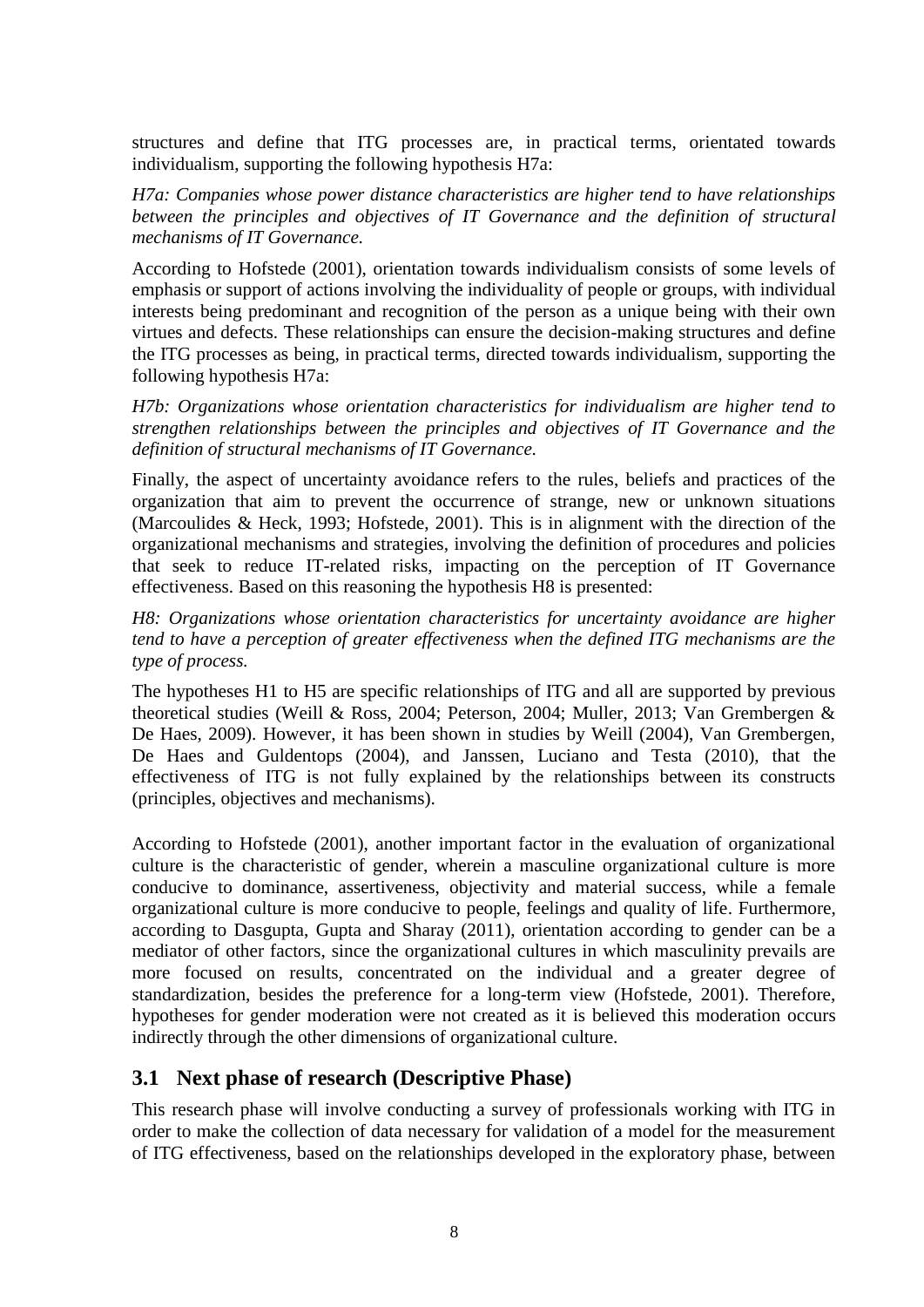the principles, objectives and mechanisms of ITG. Based on the concepts of Pinsonneault and Kraemer (1993), the survey can be described as the gathering of data or information about the characteristics, actions or opinions of a specific group of people, indicated as representative of the target population by means of a research tool, usually a questionnaire. As the main characteristic of the survey method, it can be cited: a) The interest in producing quantitative descriptions of a population; b) The use of a predefined instrument. For this study an electronic questionnaire will be developed, composed of three parts: b1) the first will evaluate the relationships identified in the exploratory phase of this study; b2) the second will feature a series of questions used to confirm the relationships identified between organizational culture and the conceptual model proposed; b3) the last part of the questionnaire will be related to the sociodemographic questions that will be used to assess the control variables, differentiating the sample between respondents in Brazil.

Questions belonging to the first two parts of the questionnaire will be closed and will use a 7 point Likert agreement scale (Hair et al., 2013). The application of the questionnaire will be carried out through a web address that will be sent to Brazilian professionals to be defined, which work with ITG. The respondents will be selected based on the following criteria: a) qualification and expertise in the research area; b) leadership position in an organization with an established ITG model.

To enhance the data collection tool, there will be validation procedures of the content through interviews with researchers with publications in ITG in both countries. For the interface validation, pretests with a group of professional that meet the same criteria proposed by the respondents of the survey will be performed. According to Hair et al. (2013), pretests should be conducted in a group of respondents of the previous validations when a measurement tool adapted from other researches is used. For the validation of reliability of the research tool, Cronbach's alpha is used. For Hair et al. (2013), Cronbach's alpha is one of the most used tests to verify the internal consistency of a set of variables, determining the reliability of the measurement. Due to the specificity of the respondent profile, a technique of systematic probability sampling will be used (Hair et al, 2013), since the size of the sample will take into considerations the number of relationships and variables observed. At the moment, it is not possible to determine the optimal sample size, because the survey instrument was not completed. However, according to the same author, 200 valid questionnaires are sufficient for the data analysis in social research. Thus, the sample could not be lower than 200 valid respondents.

For this phase of the research, the Partial Least Squares (PLS) method will be used as a technique of data analysis due to the objective of this study, which aims to define a model of measurement for ITG effectiveness based on the relationships between the principles, objectives and mechanisms of IT. According to Hair et al. (2013), the PLS method was developed to maximize the predicative accuracy of the models, offering flexibility for exploratory modelling. The PLS technique was initially presented as soft modelling (Hui, 1978) due to not having assumptions about the distribution of variables. There was also no need for the transformation of indicators, at least to diminish its asymmetry, and the size of the sample needed was smaller than in the model of structured equations based on covariance. This is the main reason for choosing this technique, since the criteria for participant selection limits the number of possible respondents. The analysis will be also performed using the SmartPLS. To verify the existence of any failure to get information from some members of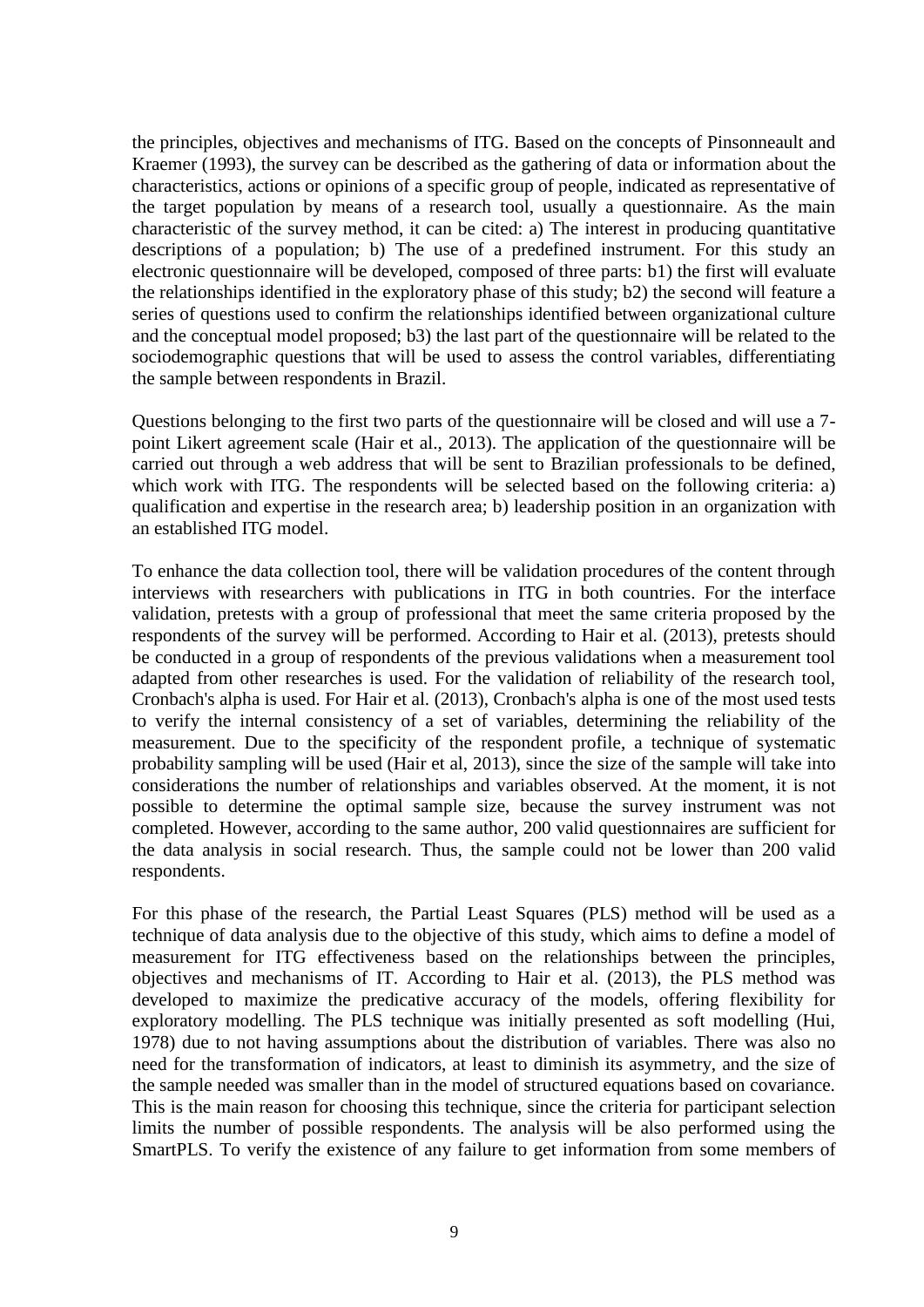the population who were not selected for the sample, it will be checked if they are significantly different from those who responded, especially following the recommendations Churchill Jr. (1999). The T test considering these to groups will be conducted.

#### **4 Conclusion**

The adoption of a technology, as well as changes in processes and structure, occurs differently in each organization, but also differently within the same organization when it operates in different countries. The performance of this research is relevant as it provides immersion into the theme of ITG, contributing to a greater understanding by organizations of the effects of cultural dimensions on ITG efficacy. It is further believed that this research can contribute to improving understanding of the benefits achieved by organizations with an IT management strategy and adoption of ITG (Lunardi, Becker and Maçada, 2010). This will allow reflection on the best methods for monitoring the effectiveness of ITG mechanisms, contributing to future research and leading to the expansion of this content in the academic and organizational environment. As a potential contribution for the organization, is the need for a way of measuring the effectiveness of the ITG mechanisms, which in turn will support the development of the organizations and will disseminate the knowledge regarding this topic to the market.

### *References*

- Avgerou, C. The significance of context in information systems and organizational change. Information Systems Journal, n.11, p.43-63, 2001.
- Bartenschlager, J. and Goeken M. 2010. IT strategy Implementation Framework Bridging Enterprise Architecture and IT Governance. Proceedings: Sustainable IT Collaboration Around the Globe. 16th Americas Conference on Information Systems, AMCIS 2010, Lima, Peru, August 12-15.
- Choe, J. 2004. The Consideration of Cultural Differences in the Design of Information Systems, Information e Management, n. 41, p. 669-684.
- Churchill JR., G. A. Marketing research: methodological foundation. Orlando, FL : The Dryden Press, 1999.
- Dasgupta, M. Gupta, R. and Sharay, A. 2011. "Linking Technological Innovation, Technology Strategy and Organizational Factors", Global Business Review.
- Dimaggio, P. J. and Powell, W. W. 1983.The iron cage revisited: Institutional isomorphism and collective rationality in organizational fields. American Sociological Review, v.48, n.2, p.147-160.
- Ernst, H. 2002. Success Factors of New Product Development: A Review of the Empirical Literature. International Journal of Management Reviews, v.4, n.1, p. 1-40.
- Evanschitzky, H. Eisend, M. Calantone, R. J. and Jiang, Y. 2012. Success Factors of Product Innovation: An Updated Meta-Analysis. Journal of Product Innovation Management, v. 29, n. S1, p. 27-31, 2012.
- Flick, U. 2009. Designing Qualitative Research. London: Sage Publications.
- Hair, J. J. Hult, G. Ringle, C. and Sarstedt, M. 2013. A primer on partial least squares structural equation modeling (PLS-SEM). Thousand Oaks: Sage.
- Hofstede, G 2014. Cultural Tools: Country comparison. The Hofstede Centre. Disponível em < http://geert-hofstede.com/germany.html > Acesso em 16/04/2014.
- Hofstede, G. 2001. Culture's consequences: Comparing values, behaviors, institutions and organizations across nations. London, England: SAGE.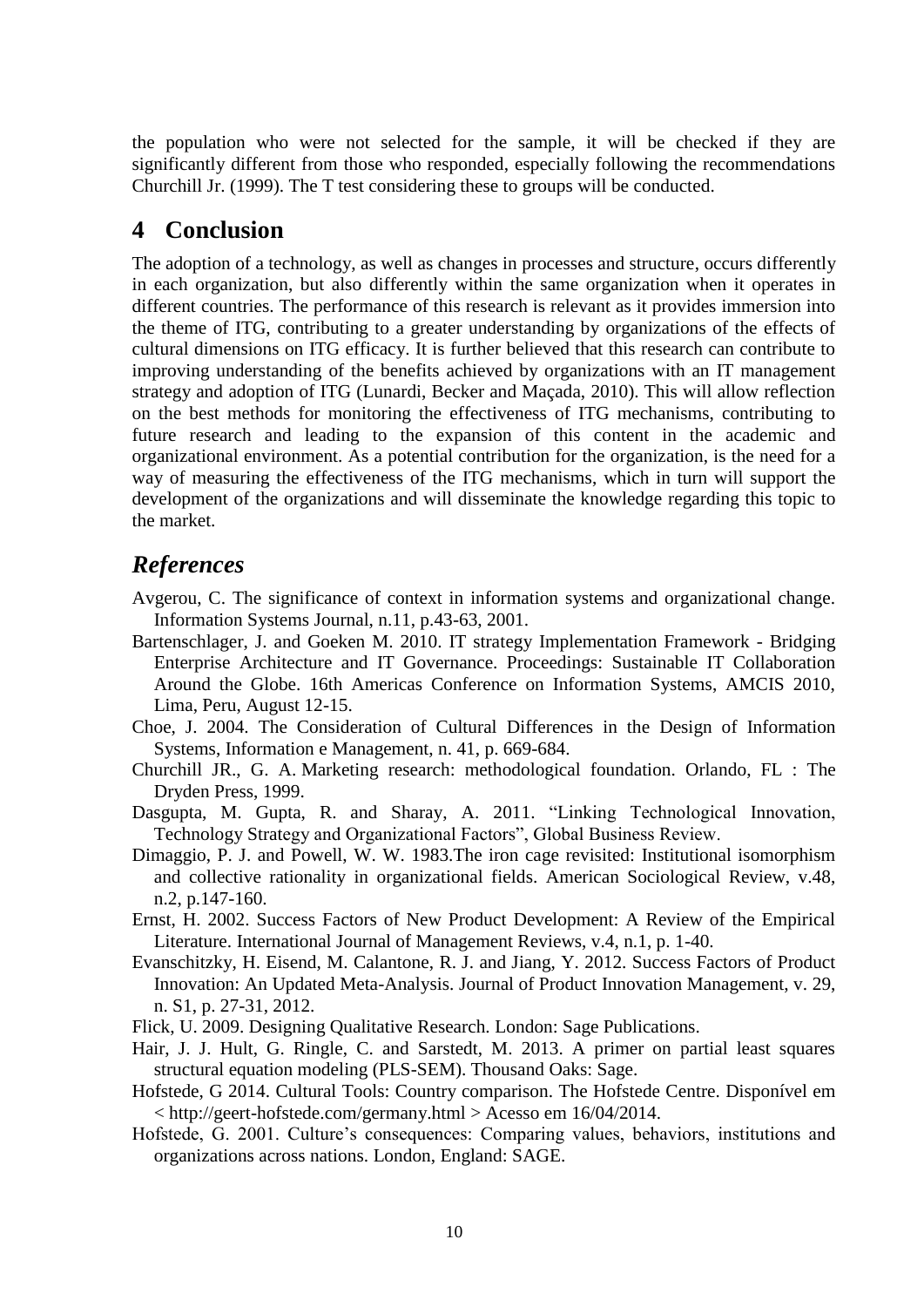- Hui, B. S. 1978. The Partial Least Squares Approach to Path Models of Indirectly Observed Variables With Multiple Indicators. Tese de Doutorado. USA: Universidade de Pennsylvania.
- Leidner, D. and Kayworth, T. 2006. A Review of Culture in Information Systems Research: Toward a Theory of Information Technology Culture Conflict. MIS Quarterly, v. 30, n. 2; p. 357, jun.
- Lunardi, G.; Becker, J. and Maçada, A. 2010. Impacto da Adoção de Mecanismos de Governança de TI no desempenho da Gestão da TI: uma análise baseada na percepção dos executivos. Revista de Ciências da Administração. v. 12, n. 28, p. 11-39, set/dez.
- Macdonald, I. 2005. Making Strategy Operational. Bests. Rev. 105(9).
- Mahoney J. 2012. Briefing for IT Leaders: Tomorrow's Trends and Today Decisions, Gartner Management Review, (46)2, 26-34.
- Marcoulides, A and Heck, R. 1993. "Organizational culture and performance: Proposing and testing a model". Organization Science, n.4, p.209-225.
- Nfuka, E. N. and Rusu, L. 2011. The effect of critical success factors on IT governance performance. Industrial Management e Data Systems. 111(9), 1418-1448.
- Patas, J. Bartenschlager, J. and Goeken, M. 2011. The Impact of IT Resources on the IT Business Value: Evidence From a Systematic Literature Review. International Journal of IT/Business Alignment and Governance (IJITBAG), 2:48-62.
- Pattikawa, L.; Verwaal, H. and Commandeur, H R. 2006. Understanding new product project performance. European Journal of Marketing, v. 40, p.1178 – 1193.
- Peterson, R. R. 2004. Information governance: an empirical investigation into the differentiation and integration of strategic decision-making for IT. Tilburg University, The Netherlands.
- Pinsonneault, A. and Kraemer K. L. 1993. Journal of Management Information Systems. v. 10, n. 2, p. 75-105.
- Ritter, Michael. Cultura organizacional. Buenos Aires: La Crujía, 2008.
- Robbins, Stephen P. Administração: mudanças e perspectivas. São Paulo: Saraiva, 2005.
- Sainsaulieu, Renaud; Kirschner, Ana Maria. Sociologia da empresa: organização, poder, cultura e desenvolvimento no Brasil. Rio de Janeiro: DP&A, 2006.
- Sambamurthy, V. and Zmud, R. W. 1999. Arrangements for information technology governance: A theory of multiple contingencies. MIS Quarterly, (23)2, 261-290.
- Schein, E. 2004. Organizational culture and leadership. 3th. ed. John Wiley e Sons.
- Schultz, C.; Salomo, S. and Talke, K. 2013. Measuring new product portfolio innovativeness: How differences in scale width and evaluator perspectives affect its relationship with performance. Journal of Product Innovation Management, v.30, n.S1, p. 93-109.
- Straub, D.; Keil, M. and Brenner, W. 1997. "Testing the technology acceptance model across cultures: A three-country study", Information e Management, n.33 , p.1-11.
- Tsui, A; Nifadkar, S. and Ou, A. 2007. "Cross-National, Cross-Cultural Organizational Behavior Research: Advances, Gaps, and Recommendations", Journal of Management, V.33, N.3, p.426-478.
- Van Grembergen, W, and De Haes, S. 2009. Enterprise Governance of Information Technology. New York.
- Van Grembergen, W., De Haes, S. and Guldentops, E. 2004. Control and governance maturity survey: establishing a reference benchmark and a self-assessment tool, Information Systems Control Journal, (6), 32-35.
- Vincent, L.; Bharadwaj, S. and Challagalla, G. 2004. Does Innovation Mediate Firm Performance? A Meta-Analysis of Determinants and Consequences of Organizational